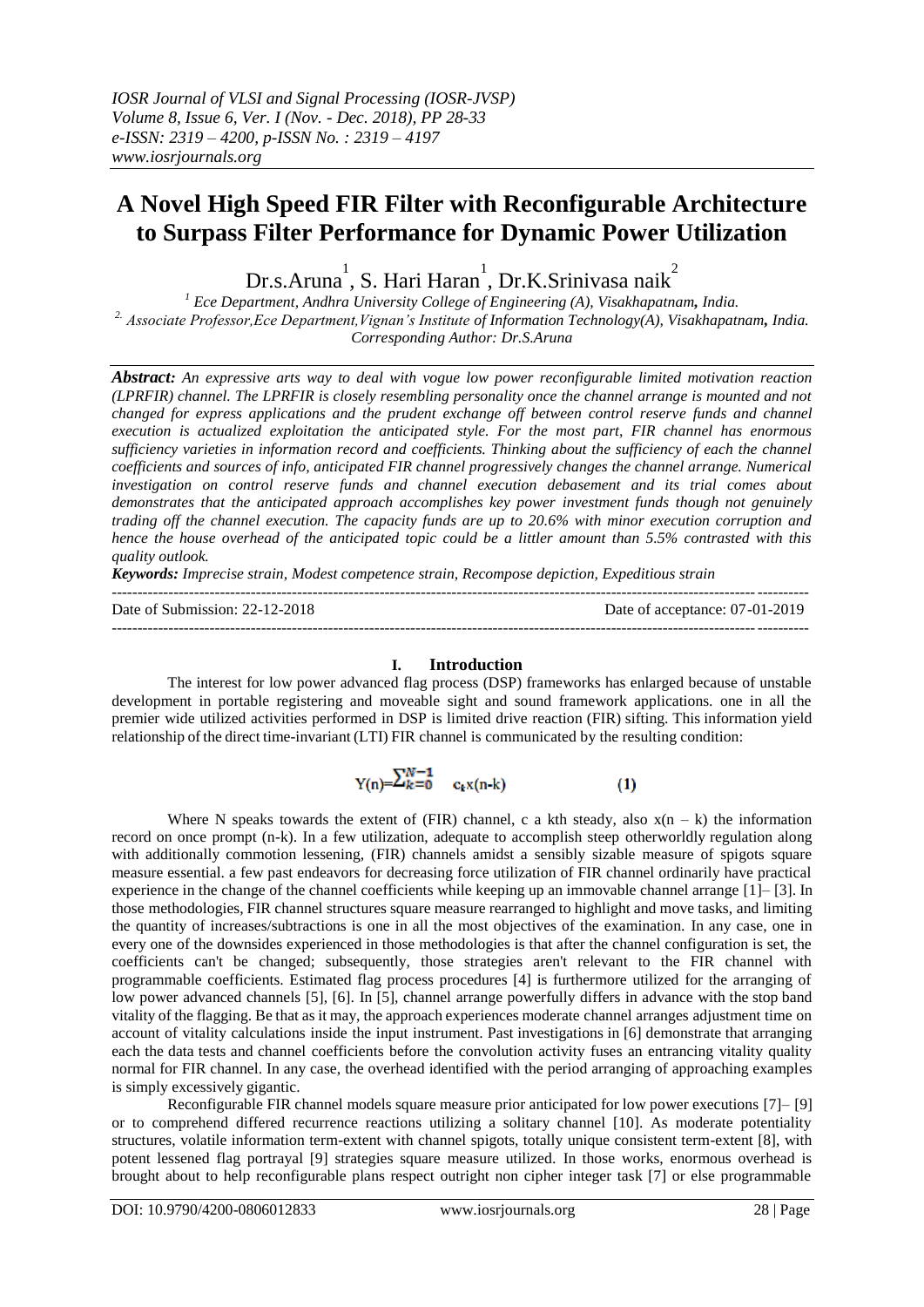move. amid present paper, we have this tendency to propose a simple in any case sparing low power reconfigurable FIR channel plan, wherever the channel arrange is powerfully adapted resultant on to sufficiency about each channel coefficients this furthermore have sources of info. Within various terms, once input test expanded to the steady is accordingly modest on relieving the aftereffect of the fractional aggregate in FIR channel, the duplication task is just scratched off. The channel execution debasement is diminished by overwhelming the mistake sure as little in view of the division blunder or flag to clamor control size connection SNR regard stated framework. An essential objective regard indicated exertion of work is to curtail an vital energy of the FIR channel, this furthermore have primary commitments square measure outlined as takes after. 1) a fresh out of the box new reconfigurable FIR channel plan with period information and consistent recognition circuits is offered. Since the central channel structure isn't changed, it's relevant into an (FIR) channel amidst programmable interdependent either accommodative channels. 2) I offer a scientific investigation of the office sparing and channel execution debasement on the anticipated approach. The investigation is checked abuse trial results, and it is utilized like an proposal into style low strain reconstruct channels. The interlude about this thesis sorted out as takes after. Inside Segment II, An major arrangement about an anticipated reconstructable channel is spoken to. Area shows the reconstructable equipment configuration entryway strategies acclimated execute the channel. Exchanges on the arranging concerns and numerical examination of the anticipated reconfigurable FIR channel square measure proposed in Segement IV. Area V demonstrates about analytical outcomes, trailed at terminations at Segement VI.



**Figure1**: Structure Of unmediated configuration of FIR strain



**Figure 2**: Extent about an 25-drain Equi-Ripple strain collective

## **II. High Speed Recomposeble Fir Strain Production And Calibration Vitality**

As appeared Figure 1, a immodest estimations about information successions is included inside tabout FIR strain activity as comprehended as convolution entirety. These square measure regularly wont to execute decision of recurrence respect moderate-pass, extortionate-pass, or loop pass channels. Ordinarily, an after effects about aggregate also is associated energy about (FIR) channel square measure straightforwardly relative to the channel arrange. The progressions of channel arrange by killing some of the corner multipliers square measure done to abstain from squandering the office in it. regardless of the way that we tend to spare the office, execution corruption should be thoroughly thought of. when we alteration the channel arrange. Figure.2 model demonstrates the coefficients of a run of the mill two 5-drain moderate-progress (FIR) channel. A steady within focus encounter a most essential utility consistent c12 encounter a most imperative incentive inside the two 5 dain (FIR) channel also furthermore have abundance about an reciprocal typically diminishes while it turn into a considerable measure of inaccessible from the middle fixture. the data contributions of the channel, that square measure expanded with the coefficients even have gigantic varieties in plentifulness Consequently, the essential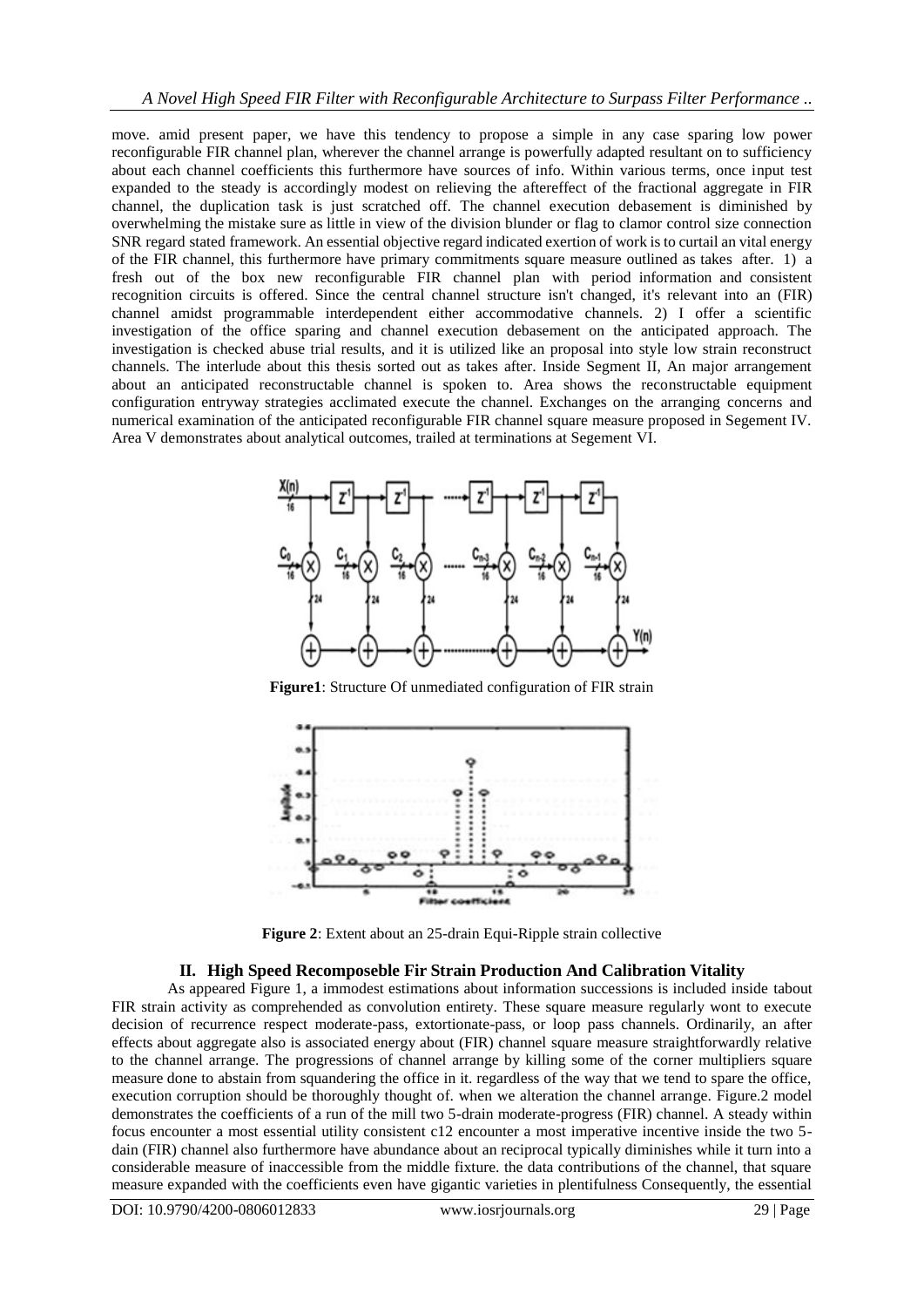arrangement is that if the amplitudes of each the data info and channel steady square measure modest, the duplication of these 2 numbers is proportionately little; hence, killing the stall's number that has insignificant effect on the channel execution. possibly, then 2's supplement input occur wide cast-off within (DSP) supplication, on the off chance that one or every one of the stall's number information has negative value, duplication of 2 little esteems create to huge switch exercises, that is on account of the arrangement of 1's inside the shared funds bank half. By wiping out the increase of 2 little numbers, extensive power reserve funds are frequently accomplished with unimportant channel execution debasement. inside the mounted reason math of FIR channel, full amount bit widths of the corner's number yields isn't typically utilized. In various words, as appeared in Figure one, once the bit-widths of data sources of info and coefficients square measure sixteen, the corner's number creates 32-bit yields. In any case, appraising a orbit space about an resulting adders, an least significant byte about stall's multiplier yields square measure normally truncated or adjusted off, (e.g., twenty four bits square measure used in Figure 2) that causes quantization mistakes. when we put off the stall's number inside the FIR channel, in the event that we can thoroughly pick the info and steady amplitudes such the the duplication of these 2 numbers is as modest in light of the fact that the quantization mistake, channel execution debasement are regularly made insignificant .In the accompanying, we tend to indicate limit of information and edge of consistent as xth and cth, severally By edge, we tend to imply that once the channel input x(n)and steady ck square measure littler than xth and cth, severally, the augmentation is scratched off inside the separating task. when we affirm xth and cth, the exchange off between channel execution and power reserve funds should be thoroughly thought of.

### **III. Fir Filter Architecture**

In this area, we tend to bless an immediate kind (DF) plan of the reconfigurable FIR channel, that is appeared in Figure.3 The speed of the channel are regularly hyperbolic significantly, by substitution the customary number by a corner's number. within sequence through watch an amplitude about info tests also cross out an appropriate augmentation activities, abundancy finder (AD) in Figure four is utilized. once totally the cost about x(n) last littler then xth of an edge, An yield about AD lasts going through "1". a look about AD relies upon an information edge xth, wherever the fan in's of and additionally entryway square measure controlled by xth. In the event that it's to be changed adaptively on account of originator's issues, AD are frequently authorized utilizing a direct comparator. Dynamic power utilization of CMOS rationale entryways could be a hearty work of the switch exercises on the inside hub capacitances. inside the arranged reconfigurable channel, on the off chance that we tend to put off the stall's number by considering everything about info plentifulness exclusively, at that point, if the adequacy of information x(n) all of a sudden changes for each cycle, the corner's number are turned on and off constantly, that brings about significant switch exercises. Stall's number administration flag call window (MCSD) in Figure three is utilized to determine the switch disadvantage. abuse ctrl flag generator inside MCSD, the amount of information tests successively littler than xth square measure tallied and furthermore the corner's multipliers square mark killed just if m back to back information tests square measure littler than xth. Here, m implies that the measurements of MCSD.



**Figure 3:** architecture of the reconstructable FIR drain

Notation: AD"s (AND) doors as a piece consistent recognition square measure required exclusively in adaptation channel case The over figure demonstrates the ctrl flag generator style. As Associate in Nursing input littler than xth approach within an (AD) yield is prepared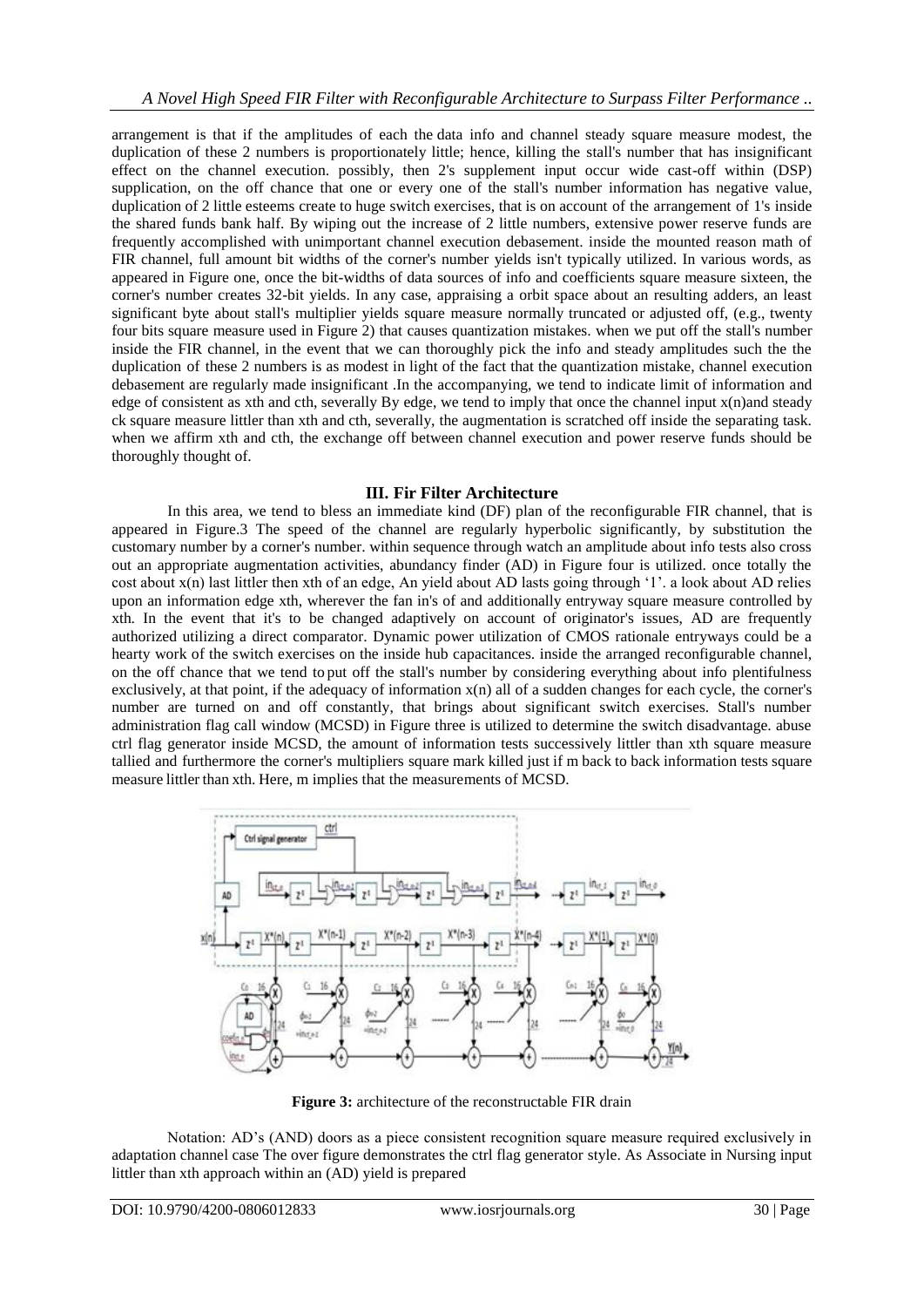into "1", a worktop checks at the top. once a worktop achieves m, a ctrl shifting inside at figure:3 modify into "1", that shows a particular m back to back minor data sources square measure checked and furthermore the corner's multipliers square mark organized into put stale. Only further piece inct n, within statistic. three do further also appeal superintend through ctrl. An inct n goes through PC record outright technique inside an accompanying flick-failures into point a certain information test do littler apart to xth also furthermore A duplication are regularly scratched off once the consistent of the comparing corner's number is also littler than cth. inct n flag is prepared inside MCSD, the flag doesn't alteration exterior MCSD also grasp a plentifulness data about an information. An defer part exist further within frontage about an essential fixture as a accompanied connecting x\*(n) within statistic. four considering only chronograph inactivity act expected on account of the counter in MCSD. just in the event of adaptational channels, facilitate ADs for recognition the steady amplitudes square measure necessiate while appeared within statistic.4 .Although, inside an FIR channel accompanied by mounted either programmable collaborative, In consideration as a whole we know the adequacy about collabrative leading, encourage AD component as consistent recognition don't seem to be essential, promote AD modules for consistent recognition don't seem to be essential. once the amplitudes of info and consistent square measure littler than the edge, the corner's number is killed aside ambience prompt in statistic three into "1". upheld an direct loop method

[11] into statistic four corner's number are regularly just killed and furthermore the yield is compelled into '0', while appeared inside the statistics, once an administration flag exist '1', considering (PMOS) kills also (NMOS) actuates, an entryway yield is compelled to "0" regardless of info. once is "0", the entryway works like ordinary door. exclusively the essential entryway of the corner's number is changed and once the is prepared to

"1", there's no change movement inside the accompanying hubs and stall's number yield is prepared to "0". {the square measure the world the realm} outlays about an arranged recompose channel remain tumbles intended for (inct\_n) signs, (AD) then (ctrl) flag originator privileged (MCSD) then furthermore a changed entryways in Figure .3 intended for killing stall's multipliers. Individuals expenses are frequently upheld exploitation clear rationale doors, and one AD is required for recognition contribution x(n) by way of laid out cutting-edge Figure.3 Subsequently, a route above to implement recomposable channel remains by way of little as one corner's number.



**Figure 4**: Amplitude Detection Logic(AD)



**Figure 5(i)** Representation about (Ctrl) Sign Originator. Interior Hostage Cliques (Ctrl) Sign Towards '1', Once VeryContribution Instances Privileged (MCSD) Stay Minor formerly (Xth) M= 4 Case. (ii) Adapted Gateway Representation Toward Chance tainted Stand's Multiplier.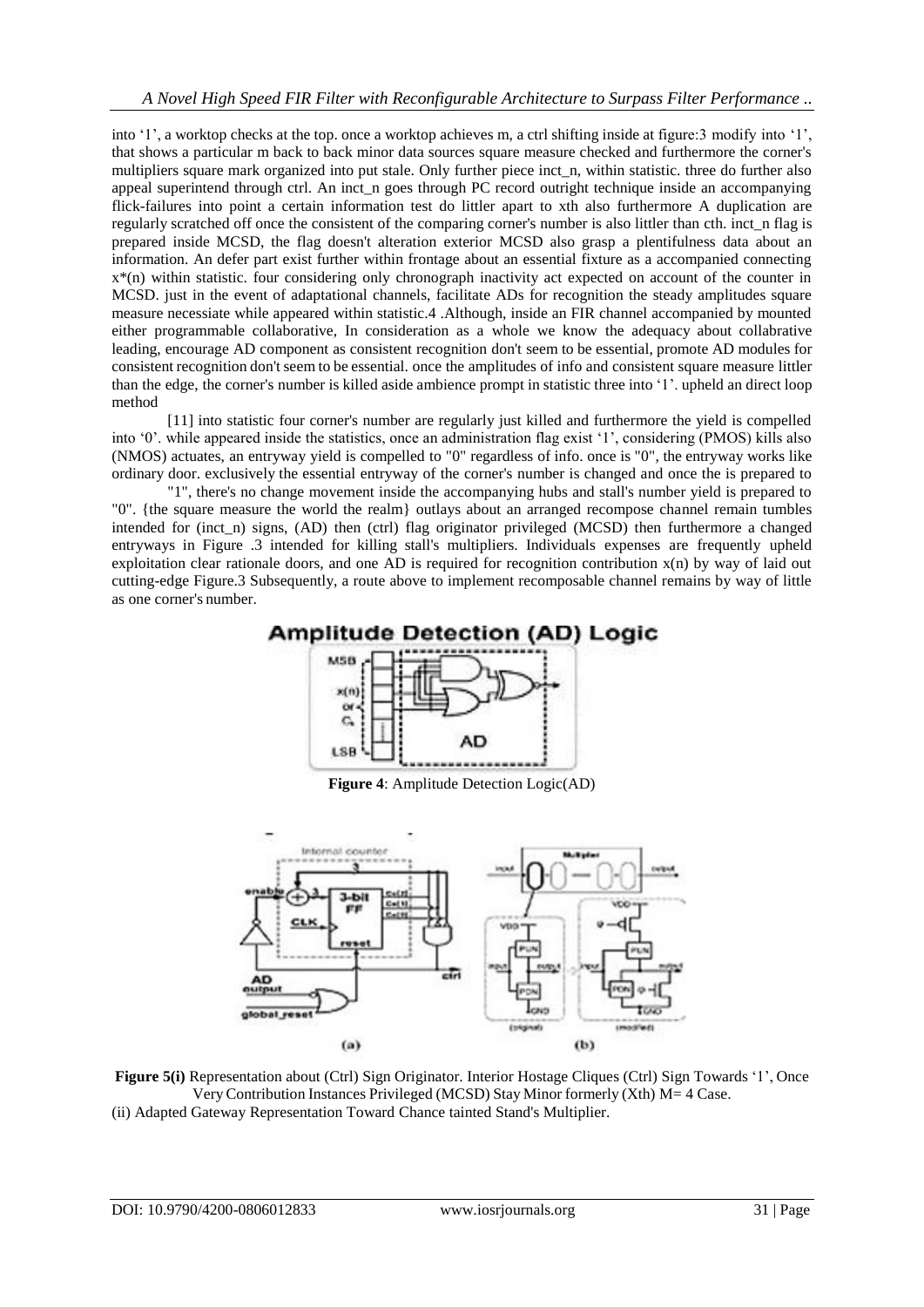

**Figure 6:** Simulation result for the proposed system

#### **V. Conclusion**

In this paper, we have a tendency to propose an espresso control reconfigurable FIR channel configuration to allow conservative exchange off between the channel execution and calculation vitality. inside the arranged reconfigurable channel, the information record region unit checked and in this way the corner's multipliers inside the channel zone unit killed once each the coefficients and data sources territory unit adequately little to alleviate the effect on the channel yield. Along these lines, the arranged reconfigurable channel progressively changes the channel request to acknowledge imperative power investment funds with minor debasement in execution. in advance with the numerical investigation, control reserve funds and channel execution corruption zone unit drawn by way of robust elements about (MCSD) space measure, a info then consistent edges, then flag qualities. Numerical outcomes demonstrate that the arranged topic accomplishes control reserve funds up to 40.6% with under around 5.28% of space overhead with frightfully smooth corruption inside the channel yield. The arranged approach is regularly connected to various territories of flag process, wherever a right exchange off between control investment funds and execution debasement should be meticulously thought of. the idea given in this paper will help inside the style about (FIR) channels besides it's execution aimed at truncated supremacy tenders.

#### **References**

- [1]. H. Samueli, "An improved search algorithm for the design of booth's multiplierless FIR filter with powers-of-two coefficients," IEEE Trans. CircuitsSyst., vol. 36, no. 7, pp. 1044– 1047, Jul. 1989.
- [2]. R. I. Hartley, "Subexpression sharing in filters using canonical signed digitbooth's multipliers," IEEE Trans. Circuits Syst. II, Analog Digit. Signal Process., vol. 43, no. 10, pp. 677–688, Oct. 1996.
- [3]. O. Gustafsson, "A difference based adder graph heuristic for multiple constant multiplication problems," in Proc. IEEE Int. Symp. CircuitsSyst., 2007, pp. 1097–1100.
- [4]. S. H. Nawab, A. V. Oppenheim, A. P. Chandrakasan, J. M. Winograd,and J. T. Ludwig, "Approximate signal processing," J. VLSI SignalProcess., vol. 15, no. 1–2, pp. 177–200, Jan. 1997.
- [5]. J. Ludwig, H. Nawab, and A. P. Chandrakasan, "Low power digital filtering using approximate processing," IEEE J. Solid-State Circuits,vol. 31, no. 3, pp. 395–400, Mar. 1996.
- [6]. A. Sinha, A. Wang, and A. P. Chandrakasan, "Energy scalable system design," IEEE Trans. Very Large Scale Integr. Syst., vol. 10, no. 2, pp.135–145, Apr. 2002.
- [7]. K.-H. Chen and T.-D.Chiueh, "A low-power digit-based reconfigurable FIR filter," IEEE Trans. Circuits Syst. II, Exp. Briefs, vol. 53,no. 8, pp. 617–621, Dec. 2006.
- [8]. R. Mahesh and A. P. Vinod, "New reconfigurable architectures for implementing filters with low complexity," IEEE Trans. Comput.-AidedDes.Integr. Circuits Syst., vol. 29, no. 2, pp. 275–288, Feb. 2010.
- [9]. Z. Yu, M.-L. Yu, K. Azadet, and A. N. Wilson, Jr, "A low power FIR filter design technique using dynamic reduced signal representation,"inProc. Int. Symp. VLSI Tech., Syst., Appl., 2001, pp. 113–116. 0
- [10]. R. Mahesh and A. P. Vinod, "Coefficient decimation approach for realizing reconfigurable finite impulse response filters," in Proc. IEEE Int.Symp. Circuits Syst., 2008, pp. 81–84.
- [11]. J. Park and K. Roy, "A low complexity reconfigurable DCT architecture to trade off image quality for power consumption," J. SignalProcess. Syst., vol. 53, no. 3, pp. 399– 410, Dec. 2008.
- [12]. J. G. Proakis, Digital Communications, 3rd ed. New York: McGraw-Hill, 1995.
- [13]. Synopsys, Inc., Nanosim Reference Guide, 2007.<br>[14]. Jung-Yup Kang and Jean-Luc Gaudiot,  $-A$  sin
- Jung-Yup Kang and Jean-Luc Gaudiot, —A simple high-speed multiplier design, IEEE Trans. on Computers, vol. 55, issue 10, Oct. pp. 1253-1258, 2006.
- [15]. Shiann-Rong Kuang, Jiun-Ping Wang and Cang-Yuan Guo, —Modified Booth multipliers with a regular partial product array, I IEEE Trans. On Circuit and Systems, vol.56, Issue 5, pp. 404-408, May 2009.
- [16]. Li-rong Wang, Shyh-Jye Jou and Chung-Len Lee, A well-structured modified Booth multiplier design, Proc. of IEEE VLSI-DAT, pp. 85-88, April 2008.